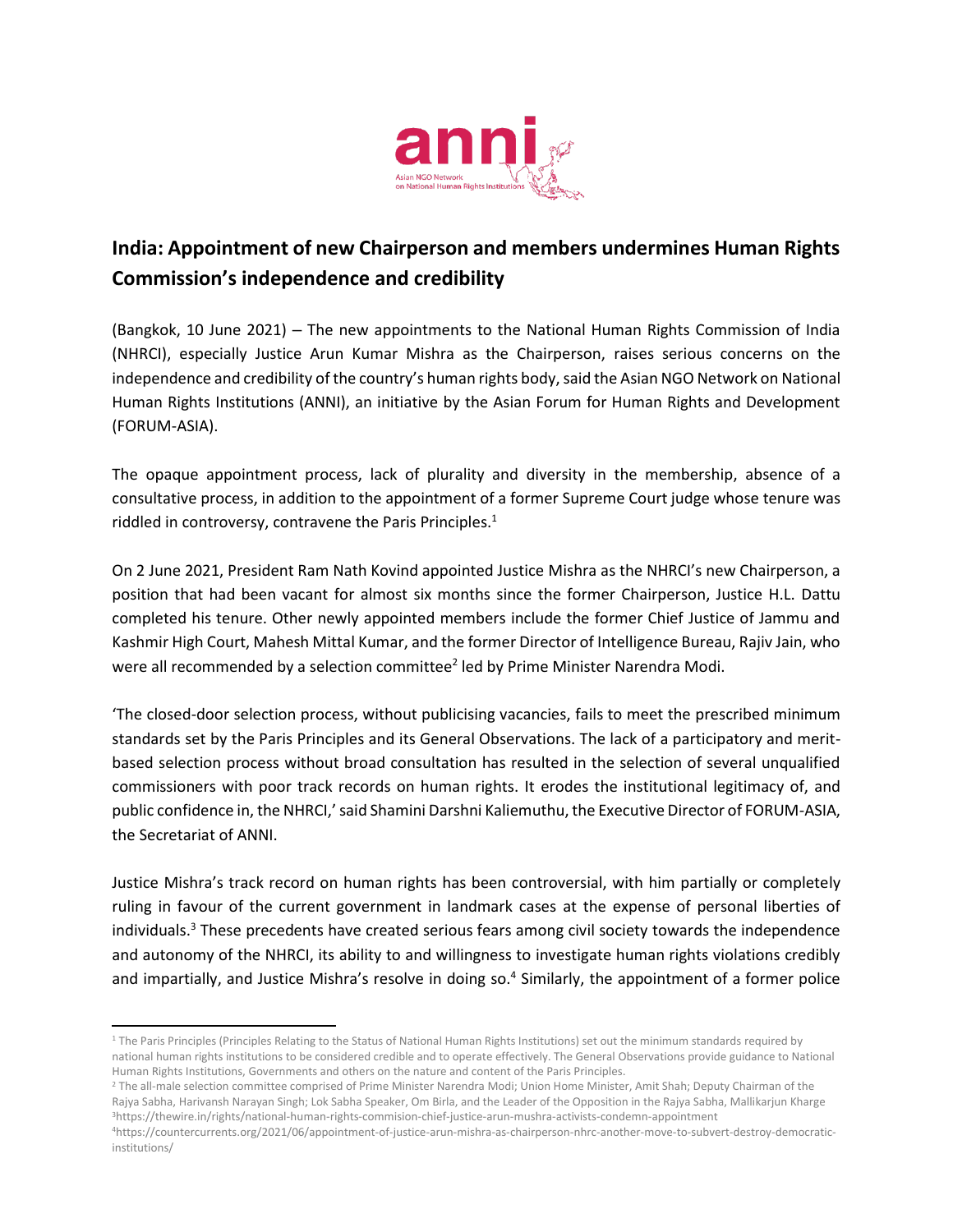officer from the intelligence services as a member raises concern over the 'actual and perceived' independence of the NHRCI. The police are the alleged perpetrators in most of the cases brought before the NHRCI.

The appointment process also displays India's blatant disregard for the recommendations proposed by the Global Alliance of National Human Rights Institutions' Sub-Committee on Accreditation (GANHRI-SCA) in 2016<sup>5</sup> and 2017<sup>6</sup>, despite the NHRCI's proposed amendments on the Protection of Human Rights Act (PHRA) 1993 to the government. Additionally, the amendments made to the PHRA in 2019 are neither in line with the Paris Principles nor the SCA's recommendations.

Instead of ensuring pluralism and diversity as recommended by the SCA, the selection committee continues to appoint individuals with judicial, bureaucratic and administrative backgrounds. Candidates with knowledge and practical experience on human rights, including representatives from civil society, are overlooked.<sup>7</sup> The selection process also failed to consider representation from diverse communities to ensure plurality in language, region, religion, caste, tribe, ethnicity and gender. $8$  The selection committee also rejected concerns raised by its member from the opposition party, who called for a transparent and inclusive selection process.

Along with several members of civil society, ANNI expresses its concern over this troubling development and the repercussions it will have on the NHRCI's independence, autonomy and credibility. ANNI urges the SCA to actively consider these developments in its assessments, and to review the NHRCI's accreditation status in line with Article 16.2 of the GANHRI Statute. <sup>9</sup> The NHRCI must be held accountable for its failure to comply with the Paris Principles as well as the SCA's repeated recommendations.

## **About the Asian NGO Network on National Human Rights Institutions (ANNI)**

*The Asian NGO Network on National Human Rights Institutions (ANNI) was established in December 2006. It is a network of Asian non-governmental organisations and human rights defenders working on issues related to National Human Rights Institutions (NHRIs). ANNI has members that are national organisations from all over Asia. ANNI currently has 33 member organisations from 21 countries or territories. The work of ANNI members focuses on strengthening the work and functioning of Asian NHRIs to better promote and protect human rights as well as to advocate for the improved compliance of Asian NHRIs with international standards, including the Paris Principles and General Observations of the Sub-Committee on Accreditation (SCA) of the Global Alliance of NHRIs (GANHRI). The Asian Forum for Human Rights and Development (FORUM-ASIA) has served as the Secretariat of ANNI since its establishment in 2006. <http://l.forum-asia.org/ANNI>*

<sup>5</sup> <https://ganhri.org/wp-content/uploads/2019/11/SCA-Final-Report-Nov-2016-English.pdf>

<sup>6</sup> <https://ganhri.org/wp-content/uploads/2019/11/SCA-Report-November-2017-ENG.pdf>

<sup>7</sup> According to Section 3(2) of the Protection of Human Rights Act 1993 (PHRA), this vacancy requires a person who 'has knowledge of, or practical experience in, matters relating to human rights.' It is one of two positions that do not require a person to have a background as a judge. Section 3(2) PHRA

<sup>8</sup> <https://thewire.in/government/controversial-judge-who-praised-modi-to-be-nhrc-chief-opposition-leader-dissents>

<sup>&</sup>lt;sup>9</sup> [https://www.ohchr.org/Documents/Countries/NHRI/GANHRI/EN\\_GANHRI\\_Statute\\_adopted\\_05.03.2019\\_vf.pdf](https://www.ohchr.org/Documents/Countries/NHRI/GANHRI/EN_GANHRI_Statute_adopted_05.03.2019_vf.pdf)